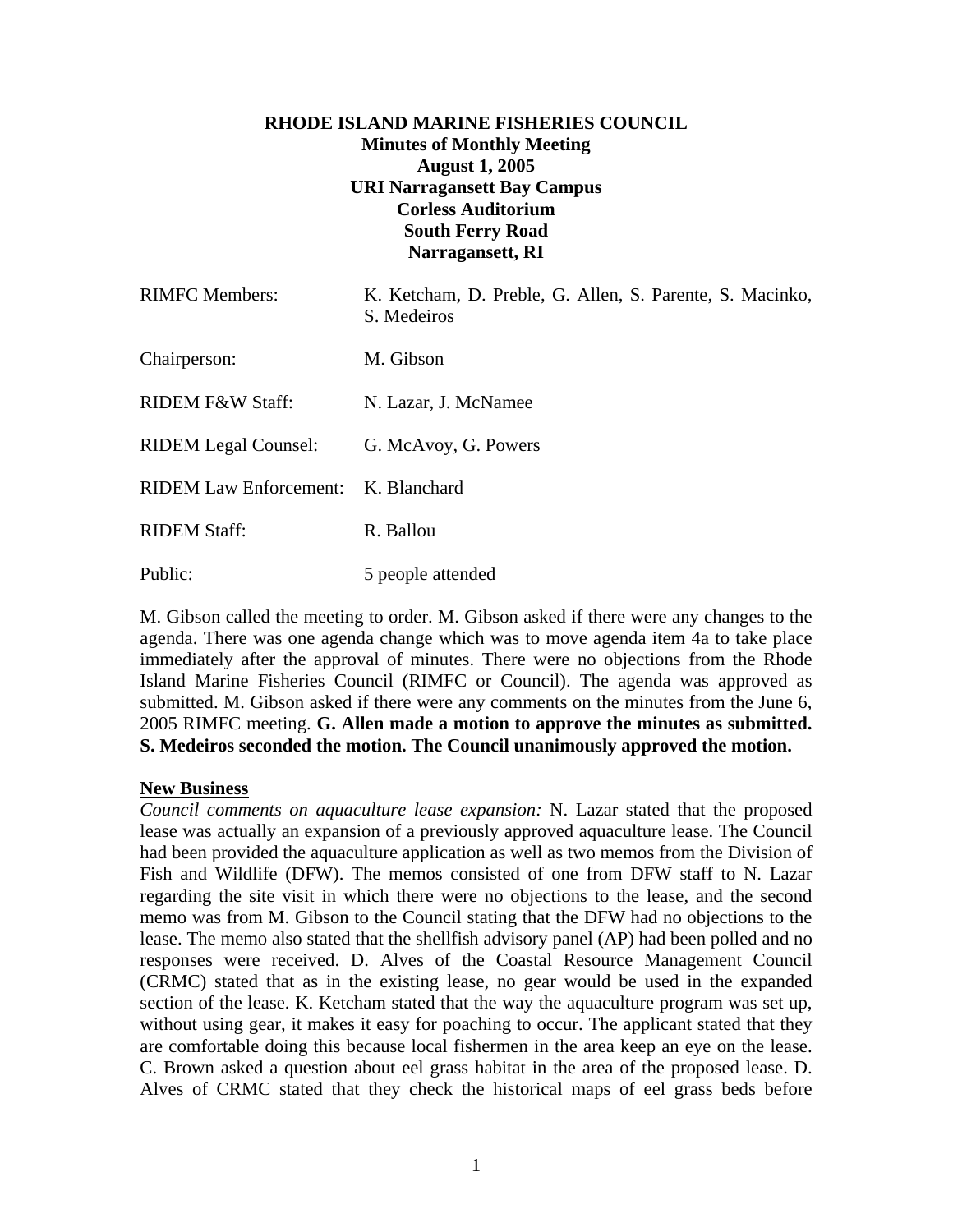allowing a lease and this lease does not occur in an area that historically had an eel grass bed. **D. Preble made a motion to endorse the aquaculture lease site as described in the application submitted to the Council. G. Allen seconded the motion. The Council unanimously approved the motion.**

#### **Advisory Panel Reports**

*Shellfish:* J. King was not present to give the report therefore J. McNamee gave the report. The shellfish AP went over three items at their meeting. The first was a proposal to alter the Greenwich Bay shellfish management area schedule where the AP wanted to open an area in eastern Greenwich Bay annually. The specific proposal can be viewed in the minutes of the meeting. The AP also discussed developing a whelk management plan. A proposal was given at the meeting and is in the minutes of the meeting. The AP also asked that they be appointed to be the AP for whelk management. The final item the AP discussed was a request for the Council and/or DEM to draft a letter to the Department of Health (DOH) regarding their policy on the amount of time required before an area receiving shellfish reared in polluted water could be harvested. The AP stated that it currently is one year, they requested this be changed to 6 months.

**M. Gibson suggested not taking action on the Greenwich Bay proposal until this is added to the agenda as a specific agenda item. He stated that if the Council wanted, this could be added to the September meeting agenda. The Council had no objections to this.**

## **D. Preble suggested allowing the shellfish AP to have purview over whelk management, stating that they could always change this if they come to find that it is not the appropriate panel for this species. The Council had no objections to this.**

On the final item discussed, G. Powers stated that it would not be appropriate for the Council to petition DOH as they are an advisory body to the Department of Environmental Management (DEM) and therefore do not constitute a person. State regulations state that a person or persons can petition a government agency, not otherwise. The Council is not advisory to DOH. Stating that the AP also included DEM in their request, M. Gibson asked G. Powers if his previous statements are the same regarding DEM drafting a letter to DOH. G. Powers stated again that it would be more appropriate for the shellfish AP or any interested individuals to petition DOH rather than the Council or DEM. G. Allen asked how the policy came to be a year. N. Lazar and G. Powers both stated they were not sure how this one year policy came to be. M. Gibson stated they would look in to this and report back at the September meeting. G. Allen stated that he would like to know a little more about the policy before taking any action and further he stated that it seems more appropriate for the shellfishermen's association to directly petition DOH.

*Industry Advisory Committee:* K. Ketcham gave the report. The first item discussed was shellfish licensing. M. McGiveney, the shellfish representative, stated that they were concerned about the loss of many of the older shellfishermen and that they are not being replaced. He went on to discuss a few different proposals on how to remedy this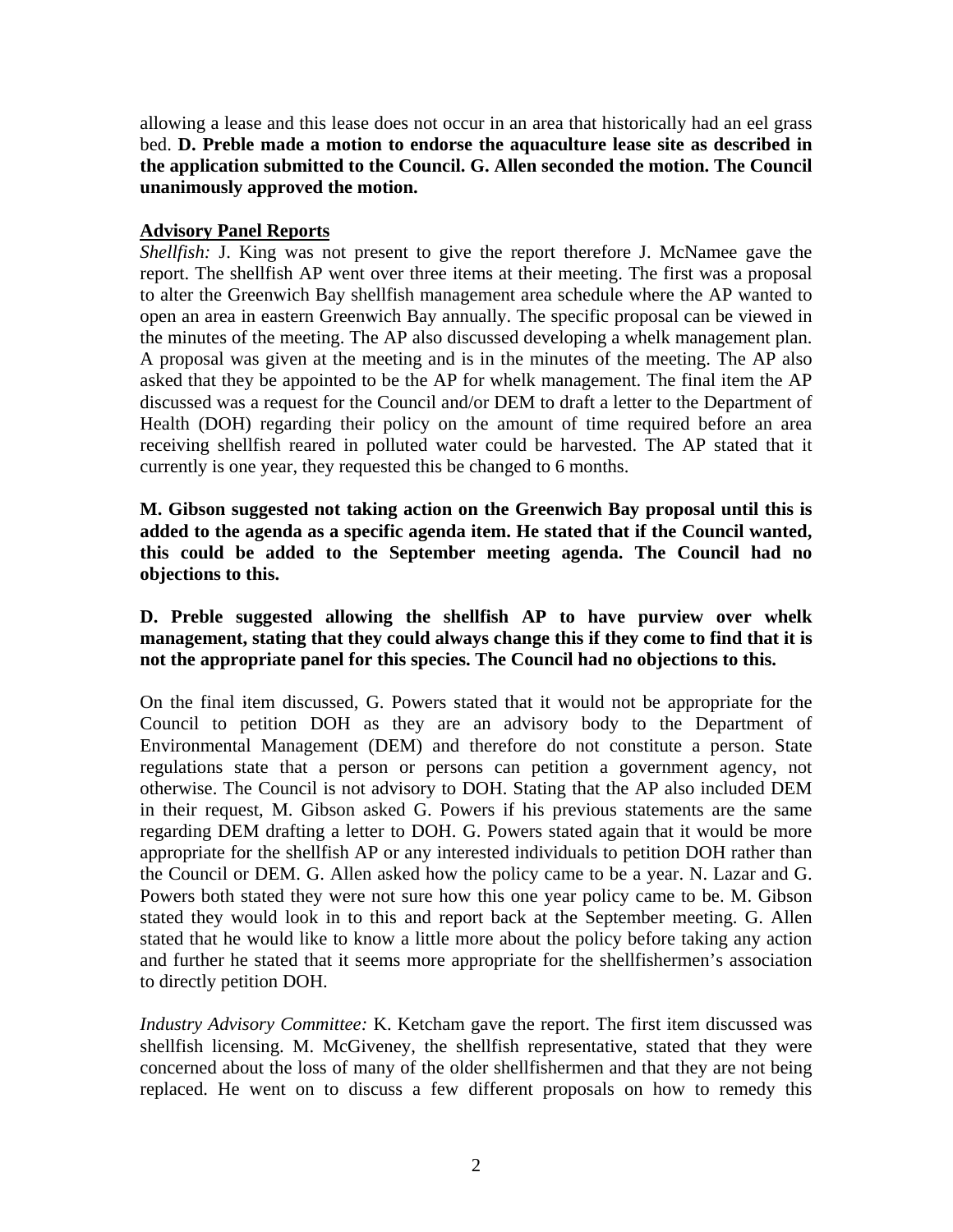situation.

The next item discussed was the finfish sector. S. Parente stated that he felt rod and reel fishermen were excluded in the current priority list and would like to see this fixed in some way that would allow rod and reel fishermen to qualify. The panel members requested that DEM provide them with information on who received the endorsements made available last year.

M. Gibson had provided the Council with a draft timeline of the licensing public hearing and wanted to get the Council's comments on whether this seemed reasonable or not. R. Ballou stated that the new schedule may not leave enough time at the end of the process to get things filed.

K. Ketcham stated that the IAC needs more participation from industry; the attendance at the IAC meetings has been light. J. McNamee stated that one of the problems was that R. Boragine had left the state and was never replaced. He was a member of the committee who was supposed to represent seafood dealers in the state. K. Ketcham stated they have approached dealers but have not had much success recruiting one to participate. J. Low stated that he wishes the Council would start enforcing the policy of if three consecutive meetings are missed, the member be replaced. M. Gibson asked G. Powers if the IAC must abide by the policies set by the Council as it is a committee required in statute. G. Powers stated that even though this committee is required in statute they still must abide by the policies for attendance, etc, set by the Council.

S. Parente asked that the licensing process be completed prior to November  $4<sup>th</sup>$ , as he will have a conflict after this date and will not be able to participate in the process if it runs later.

K. Ketcham stated that he would bring back names from the Seafood Council board of directors so that the DFW could contact them and see if they would participate on this panel. M. Gibson agreed to this.

#### **New Business**

*Council authorization to convene summer flounder, scup/black sea bass, lobster, ACCSP, and winter flounder advisory panels:* N. Lazar stated that the DFW hoped to have the Council authorize several APs to meet in the coming months to begin deliberations on quota management for 2006. There was also a group of regulations coming forward regarding requirements for state dealers to enter in to the electronic dealer reporting system. G. Allen asked that specific agendas be brought before the Council and approved; he stated that this was how the process was supposed to work. J. McNamee stated that he had produced a memo that was included in the packet which outlined the necessary panels and also some draft agenda items. He wondered if this was adequate. G. Allen stated that he wanted formal agendas to come forward for Council approval at the September meeting. D. Preble agreed with G. Allen and went on to state that if further items needed to be added at the September meeting this could be discussed at that time. **J. McNamee asked whether in the future this is what the Council wanted as there**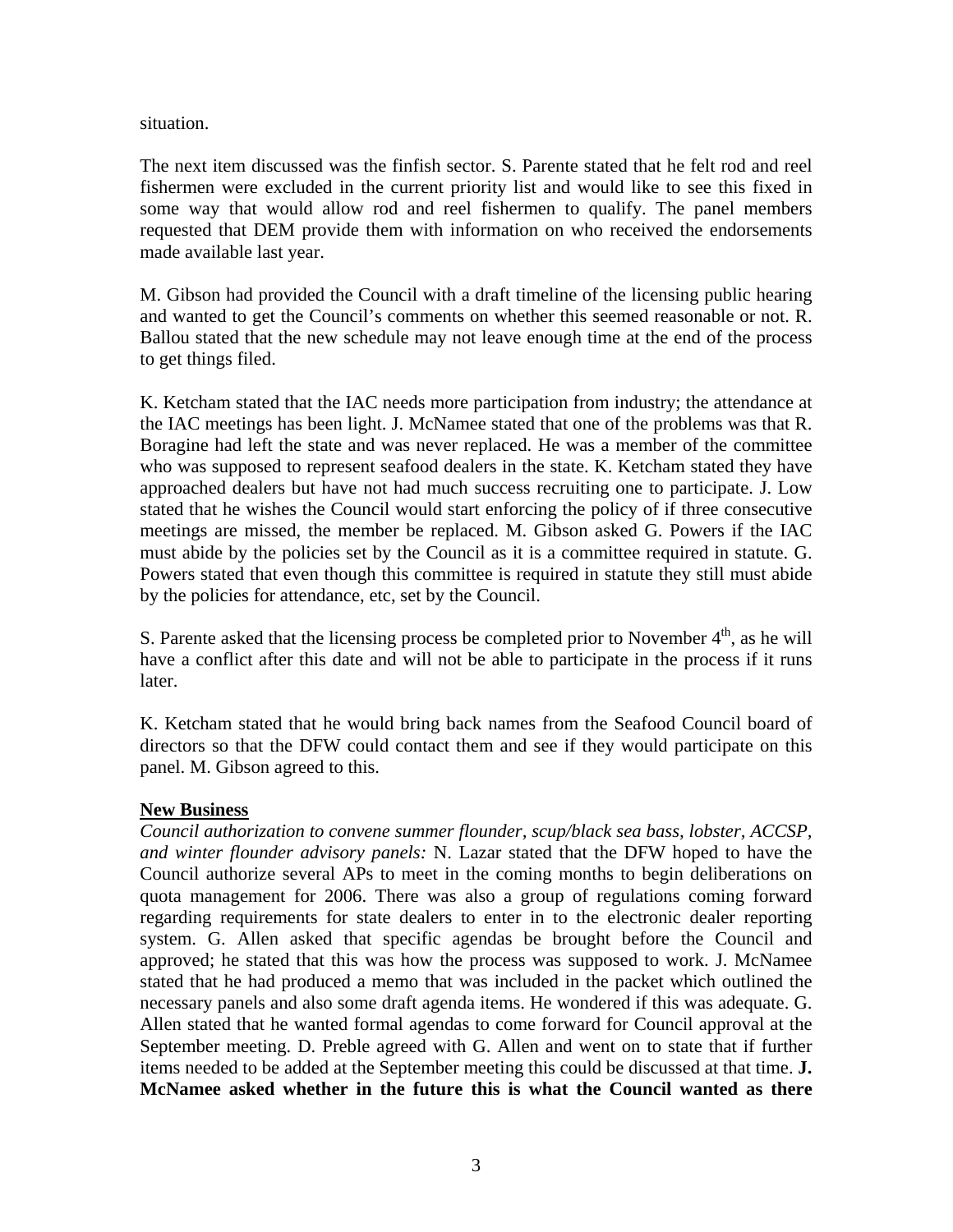**process; upon recognition that an advisory panel needs to be convened, DFW staff contact the Council chair of the specific panel and work on a draft agenda and bring it to the Council during a subsequent monthly meeting for approval. The Council agreed to this.**

J. Low asked a question about whether the Council is implying that new proposals brought forward at an AP meeting could not be entered in to the public discourse because it had not previously been reviewed by the AP chair. The Council including the Chairman gave a resounding "no" to this; no proposal would be suppressed just because it was not specifically on an agenda.

# **Old Business**

*Council comments on draft gear conflict panel:* J. McNamee stated that a memo had been given to the Council on this issue. He gave a brief overview of the history of this topic. The DFW had now fulfilled its obligation to come forward with a draft panel make up with some potential people to fill the user groups. **The Council had no objections to the draft panel that was put before them.** G. Allen requested that J. McNamee send him the names and telephone numbers of the members so that he may move forward with convening a meeting of this panel. J. McNamee stated that he would.

*Attorney General's decision on Council closed executive session:* G. Powers stated that he had contacted the Attorney General's (AG) office with the refined question proposed by the Council. The AG's office still felt they were not able to have a closed executive session and remain in compliance with their statutory mandates unless there was not a quorum present at the time of the meeting. They could also hold a meeting to discuss what they had proposed but have it open to the public. S. Parente stated that he did not want to have the meeting open to the public as he felt he may be the target of the majority of the discussion. He went on to state that barring a meeting where he is told exactly what he can and can not do as a member of the Council, added to the fact that he felt there was no regulation outlining what he can or can not do as a Council member, he will proceed to act in a way he felt was consistent with state regulation, or the lack thereof. G. Allen stated that it was not the intent to target a specific member of the Council, he wanted to have a meeting as they have in the past simply to discuss standard operating procedure for the Council and advisory panels, etc. He felt this could be accomplished during an open meeting. He went on to suggest doing this in December at some point. The Council did not object to this. R. Ballou stated that the new Director of DEM might like to attend this meeting also.

*Report on floating fish trap survey:* M. Gibson stated that a memo had been given to the Council from B. Murphy, DFW staff assigned to the floating fish trap issue. It gave an overview of where the process was. G. Allen stated that B. Murphy has done a good job with the regulations. He went on to state that the hold up on completing the requirements of the floating fish trap regulations was with the Coast Guard. He as well as the DFW was actively trying to get a response from the Coast Guard. G. Allen requested that M. Gibson draft a letter to the Coast Guard requesting their completion of there assessment of the floating fish trap marking requirements. G. Powers stated he would help with a